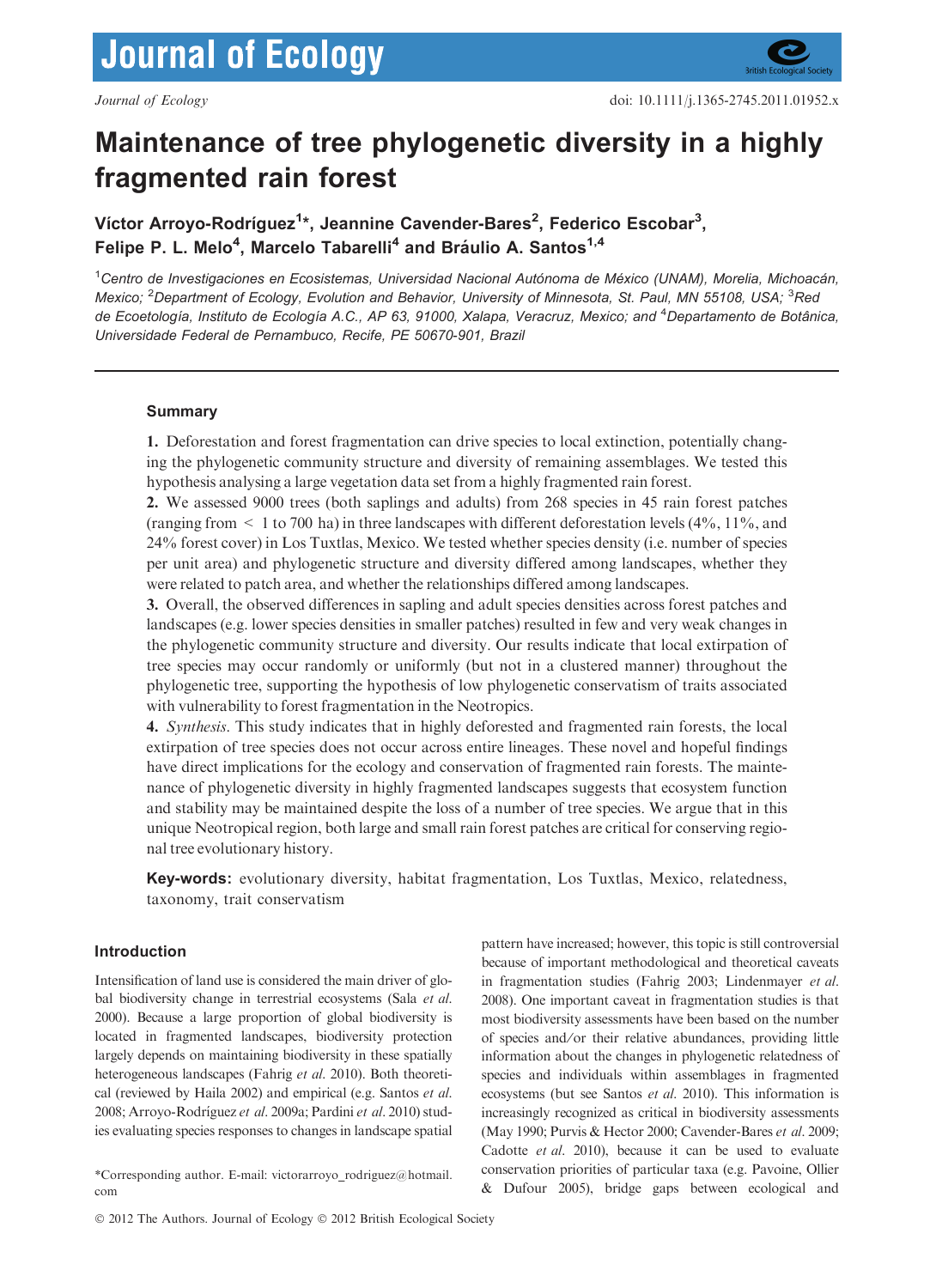evolutionary questions during forest succession (Letcher 2010), infer mechanisms of community assembly (reviewed by Webb et al. 2002; Cavender-Bares et al. 2009) and determine whether the evolutionary relationships among species of an assemblage affect ecological processes and ecosystem functioning (Webb et al. 2002; Cadotte, Cardinale & Oakley 2008).

Tropical forests have been the primary sources of new agricultural lands in recent decades (Gibbs et al. 2010) and are currently considered the most deforested and fragmented forests worldwide (FAO 2011). Tropical forests also represent the most species-rich biome on Earth and are highly diverse in terms of both species richness and phylogenetic composition. Although evidence indicates that a large proportion of regional native biodiversity may be maintained in deforested and fragmented tropical landscapes (Arroyo-Rodríguez et al. 2009a), changes in phylogenetic structure of tree assemblages in response to declining species richness in fragmented tropical landscapes are still poorly understood. Because species richness may depend on patch size (Rosenzweig 1995) and species– area relationships may vary among landscapes with different deforestation levels (Hill & Curran 2005; Arroyo-Rodríguez et al. 2009a; Pardini et al. 2010), it is necessary to adopt a landscape perspective to understand the compositional dynamics of fragmented forests. Furthermore, because the long lifespan of tropical trees (centuries) may prevent some fragmentation effects from being observed in recent (< 50 year) deforestation frontiers (Ewers & Didham 2006), both adult and sapling tree assemblages need to be assessed to better understanding community organization in fragmented forests.

Most tropical tree species are dispersed by animals (e.g. Gentry 1982). Large-bodied frugivorous mammals (> 1 kg) can disperse a high quantity of large-seeded species ( $> 1$  cm in length) that have a limited assemblage of dispersal agents (e.g. Peres & van Roosmalen 2002; Stevenson, Pineda & Samper 2005). Because these mammals are at greater risk of local extinction in forest fragments (i.e. greater hunting pressures, lower reproductive rates, smaller population sizes, and in many cases, larger home-range requirements; see Stoner et al. 2007), seed dispersal and seedling recruitment of large-seeded zoochorous tree species may be limited in fragmented forests (Melo, Dirzo & Tabarelli 2006; Melo et al. 2010). Furthermore, in small forest patches (< 10 ha) and along forest edges, notable changes in the microenvironmental conditions (e.g. higher temperature and light incidence, lower humidity) can increase tree mortality rates and reduce seed germination and seedling establishment of many late-successional shade-tolerant species (e.g. Laurance et al. 2002; González-Di Pierro et al. 2011). In fact, evidence from different fragmented rain forests indicates that the tree species that disappear first from forest remnants share similar life history traits (e.g. large-seeded, emergent, shade-tolerant, hardwood, and/or vertebrate-pollinated species; Silva & Tabarelli 2000; Laurance et al. 2006; Santos et al. 2008; Lopes et al. 2009).

This phenotypic clustering in species susceptibility to forest fragmentation may reduce the phylogenetic diversity of remaining assemblages if the traits are conserved phylogenetically (Webb et al. 2002; Cavender-Bares et al. 2004). Under this scenario of phylogenetic trait conservatism, entire clades could be lost and remaining individuals would tend to co-occur with close relatives, reducing the phylogenetic distance between them (Fig. 1a). Conversely, if traits associated with high vulnerability to forest fragmentation are phylogenetically convergent (i.e. evolved independently from distant-related ancestors), no lineage will be completely lost and few changes in pairwise phylogenetic distance are expected (Fig. 1b). The level of change in phylogenetic clustering or evenness imposed by deforestation and forest fragmentation will also depend on the phylogenetic structure of the original assemblage. For instance, if the original assemblage is phylogenetically even, such as old-growth terra firme forests of Peru (Fine & Kembel 2011) and Costa Rica (Letcher 2010), the local extirpation of phenotypically similar but unrelated species may cause remaining species to be more distantly related, increasing phylogenetic evenness.



Fig. 1. Two (of multiple) possible scenarios of changes in community phylogenetic diversity and structure associated with species extinction. A total of three species are lost in both cases (indicated with stars). The expected changes in the phylogenetic metrics analysed in the present study are also indicated (see Methods for a detailed description of these metrics).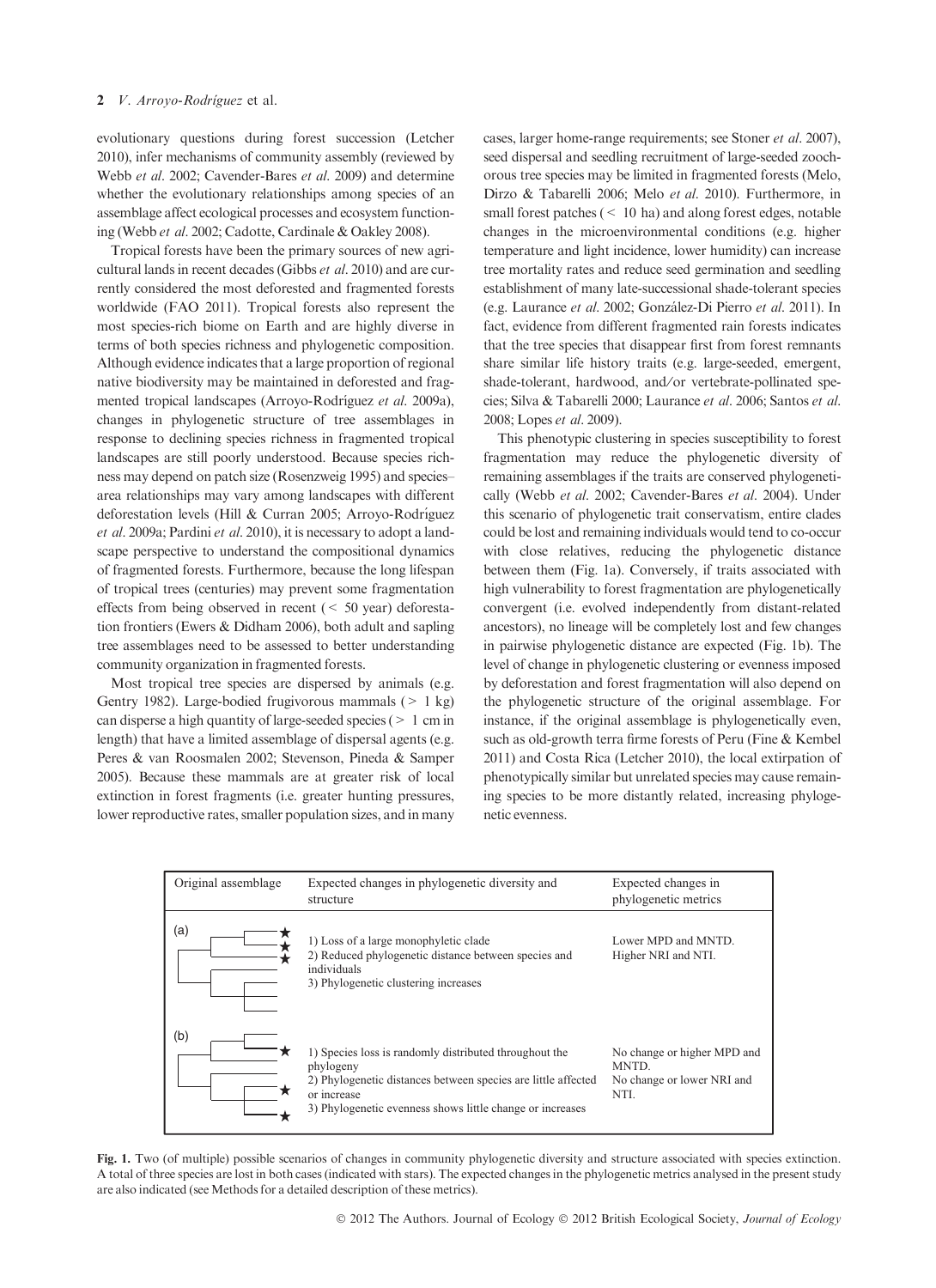We tested these alternative hypotheses using a large vegetation data set from 45 rain forest patches located in three landscapes with different deforestation levels (4%, 11%, and 24% forest cover) in the Los Tuxtlas region of Mexico. Particularly, we tested whether species density (i.e. number of species per unit area), and phylogenetic structure and diversity differed among landscapes, whether they were related to patch area, and whether the relationships differed among landscapes. Because the Los Tuxtlas region was fragmented recently (ca. 40–50 year ago), the extinction of many species may not be evident in adult assemblages. We, therefore, carried out the analyses considering (i) the sapling assemblage (plant individuals ranging from 2.5 to 10 cm dbh) and (ii) the adult assemblage (trees with  $dbh$  > 10 cm). Our study demonstrates that in strongly deforested and fragmented rain forests, changes in tree species density among forest patches and landscapes result in few and very weak changes in the phylogenetic diversity and structure of remaining tree assemblages. This novel and hopeful finding supports the hypothesis of low phylogenetic conservatism of traits associated with vulnerability to forest fragmentation in the Neotropics and has direct implications for the ecology and conservation of fragmented rain forests.

## Materials and methods

#### STUDY SITES

The Los Tuxtlas region is in south-eastern Veracruz State, Mexico ( $18° 27′–18°45′N$ ;  $94°37′–95°22′W$ ). The climate is warm and humid, with a mean annual temperature of 25  $\degree$ C and annual rainfall between 3000 and 4600 mm. The elevation ranges from 0 to 1780 m asl. Los Tuxtlas was decreed a Biosphere Reserve in 1998 because of its high biodiversity. The reserve is 155 122 ha and is immersed within the Mexican Transition Zone, characterized by the mixed biogeographical origin of its biota, which is comprised of elements of both northern and Neotropical origin (Rzedowski 1978). In fact, the region represents the northern limit of tropical rain forest distribution in the Neotropics (Dirzo & García 1992). The original dominant vegetation type (below 700 m asl) was tropical rain forest, but the area has been heavily deforested and fragmented since the 1970s, and the remaining rain forest is surrounded by a matrix of pastures and croplands (Castillo-Campos & Laborde 2004).

Elsewhere, we have presented detailed descriptions of the three fragmented landscapes we studied in Los Tuxtlas (e.g. Arroyo-Rodrı´ guez et al. 2007, 2009a), hence only a brief overview is given here. The landscapes, situated between 0 and 400 m asl, represent a gradient of deforestation and are of a similar overall land area (about 5000 ha). They are naturally delimited by the coast and large rivers and separated approximately 30 km from each other. We digitized the landscapes in ArcView 3.2 on the basis of aerial photographs (1 : 20 000), orthophotos and field information. The landscape with the lowest deforestation level (LDL) was 5356 ha, 24% of which was rain forest distributed among 75 patches ranging from 0.5 to 700 ha (median size 3.2 ha); the landscape with intermediate deforestation level (IDL) was 4965 ha, 11% of which was rain forest distributed among 88 patches (median size 2.6 ha, range 0.5–76 ha); and the landscape with the highest deforestation level (HDL) covered 5046 ha, 4% of which

was rain forest distributed among 46 patches (median size 2.0 ha, range 0.5–68 ha). Detailed maps of the study landscapes are reported in Arroyo-Rodríguez et al. (2007, 2009a).

## DATA COLLECTION

We used the Gentry's (1982) protocol to sample vegetation in 45 randomly selected forest patches (15 per landscape). We sampled 0.1 ha within each patch using 10 randomly located  $50 \times 2$  m plots. We recorded all species of trees, shrubs, lianas, palms and herbs (i.e. Heliconiaceae) with a diameter at breast height (dbh)  $\geq$  2.5 cm (Arroyo-Rodríguez et al. 2009a). However, we excluded lianas and herbs in the phylogenetic analyses because 27% of the lianas species were not identified (i.e. they were classified as morphospecies in the previous analyses; Arroyo-Rodríguez  $&$  Toledo-Aceves 2009), and herbs are rare in the sites (see Arroyo-Rodríguez et al. 2009b) and would contribute disproportionately to phylogenetic structure owing to their low relatedness to the majority of species. In general, the tree inventory was reasonably accurate with our sampling effort, with 84–90% of the species recorded in each landscape (see Table S1 in Supporting Information).

## ANALYTICAL METHODS

For each forest patch, we calculated four abundance-based phylogenetic metrics (Webb et al. 2002; Webb, Ackerly & Kembel 2008; Vamosi et al. 2009): mean phylogenetic distance (MPD), mean nearest taxon phylogenetic distance (MNTD), net related index (NRI) and nearest taxon index (NTI). MPD measures the average phylogenetic distance among pairs of individuals drawn at random from a sample (including conspecifics); MNTD does the same, but the distance is measured to the closest non-conspecific relative (Webb, Ackerly & Kembel 2008; Vamosi et al. 2009). NRI is a calculation of the effect size of MPD relative to a null model and indicates whether taxa in a sample are more phylogenetically clustered (positive NRI) or even (negative NRI) than expected at random; NTI quantifies the extent of terminal clustering, that is, intrafamilial clustering (positive NTI also indicates phylogenetic clustering, while negative values represent phylogenetic evenness).

We first produced a full species list based on the APG III (2009) classification after identifying the 9000 trees sampled in the 45 plots. We then classified species by genus and family – we recorded 268 species belonging to 166 genera and 55 families – and used the phylomatic function of Phylocom 4.1 (Webb, Ackerly & Kembel 2008) and a maximally resolved supertree of angiosperms (R20091110 available at http://www.phylodiversity.net) to assemble the species list into a phylogeny (i.e. the regional phylogeny). The regional phylogeny had branch lengths estimated with the BLADJ algorithm and the node ages provided by Wikström, Savolainen & Chase (2001). After constructing the time-calibrated phylogeny of our study area, we used the comstruct function of Phylocom 4.1 to calculate the phylogenetic metrics for each sample. Because the remaining tree assemblages tend to become increasingly dominated by a small group of species (e.g. Laurance et al. 2006, 2011), the switch '-a' was used to weight phylogenetic distances by taxa abundances.

To determine whether the phylogenetic structure of forest patches differed from the community phylogenetic structure expected by chance, we compared observed phylogenetic distances among individuals (MPD and MNTD) to the expected phylogenetic distances for 999 randomly generated null communities (MPD.rnd and MNTD.rnd, respectively). We used null model 2 of Phylocom 4.1 to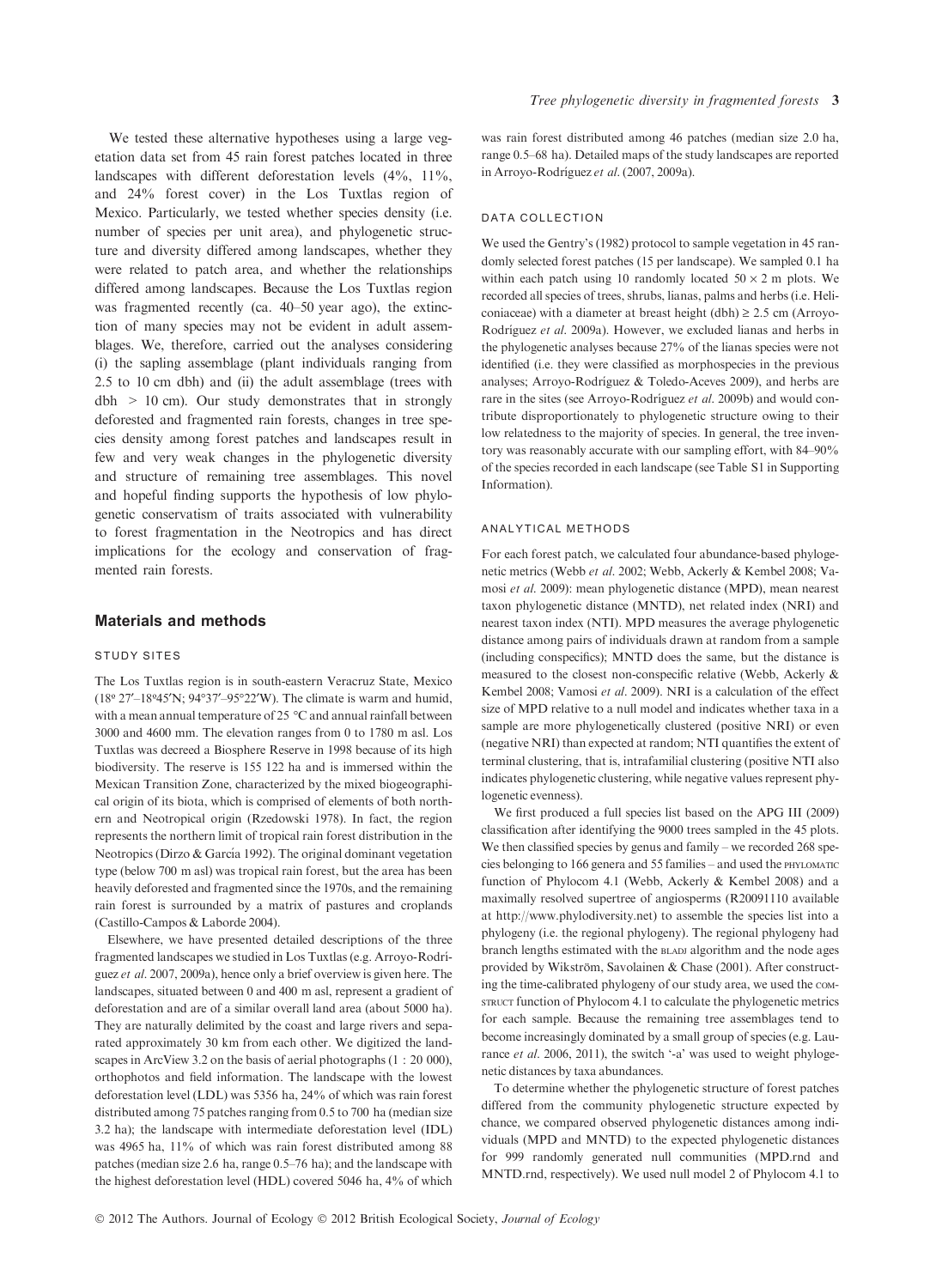generate null communities. In this model, species in each sample become random draws from the phylogeny pool (Webb, Ackerly & Kembel 2008). The null model has the advantage of maintaining the species richness and abundance structure within communities. It assumes that all species of the pool are equally able to colonize any forest patch within the study area. After computing observed and expected MPD and MNTD for each sample, we calculated NRI and NTI metrics, which are standardized metrics of MPD and MNTD, respectively (Webb et al. 2002; Webb, Ackerly & Kembel 2008). We reported MPD and MNTD in millions of years and NRI and NTI in units of standard deviation.

We used the nodesig procedure of Phylocom 4.1 (Webb, Ackerly & Kembel 2008) to identify clades that contribute significantly to nonrandom phylogenetic structure of both adult and sapling assemblages in each forest patch. Based on a randomization test, NODESIG assesses whether a particular node in the sample has significantly more or less descendent taxa than expected by a null model. This null model is based on random draws of  $n$  taxa from the terminals of the regional phylogeny, where  $n$  is the number of taxa in the sample. Nodes with more or fewer descendent taxa than expected by chance are referred to as 'sigmore' or 'sigless'. They allowed us to determine which clades are responsible for the non-random phylogenetic structure of the sampled assemblage (Webb, Ackerly & Kembel 2008).

To test whether tree species extirpation from forest patches changes the phylogenetic structure and phylogenetic diversity of remaining assemblages, we first tested for patch area effects on species density (species per 0.1 ha) among landscapes through a generalized linear model, with the landscape as a fixed factor and patch size as a fixed covariable (Species density = Landscape + Patch size + Landsca $pe \times$  Patch size). This same method was used to test for differences in stem density among different-sized forest patches and landscapes, to assess whether differences in species density are related to differences in stem density (see Table S2 and Fig. S1). As suggested for count-

dependent variables (i.e. species density and stem density), we selected a Poisson distribution with a log-link function and corrected for overdispersion of the data (Crawley 2002). We conducted this analysis for sapling and adult tree assemblages separately. When we found differences among landscapes, we used contrast tests to identify which landscapes differed from each other (Crawley 2002). A similar statistical procedure was used to assess changes in phylogenetic metrics among landscapes and patches of different sizes (MPD, MNTD, NRI and NTI = Landscape + Patch size + Landscape  $\times$  Patch size). However, in these cases, we used parametric Ancovas instead of generalized linear models, after verifying that MPD, MNTD, NRI and NTI errors fit the normal distribution (Shapiro–Wilk test). All statistical tests were performed using JMP 8.0 (SAS Institute Inc., Cary, NC, USA).

## **Results**

#### DIFFERENCES IN SPECIES DENSITY

Tree species density (species per 0.1 ha) was highly variable among patches, averaging 37 species (range  $= 4-64$  species) in the sapling assemblage and 34 species (range  $= 13-48$  species) in the adult assemblage (Table 1). Species density of saplings differed among landscapes (factor Landscape;  $\gamma^2 = 17.0$ ,  $df = 2, P < 0.001$  and was significantly higher in IDL than in LDL and HDL (contrast tests,  $P < 0.05$  in all cases) (Table 1; Fig. 2a). Species density of adults did not differ among landscapes ( $\chi^2 = 1.48$ , df = 2, P = 0.48; Fig. 2b). Species density was positively related to patch size (covariable Patch size) in both assemblages (saplings:  $\chi^2 = 4.25$ , df = 1,  $P = 0.04$ ; adults:  $\chi^2 = 4.83$ , df = 1,  $P = 0.03$ ), and the

Table 1. Species density (number of species/0.1 ha), stem density (stems/0.1 ha) and tree phylogenetic structure and diversity of tree assemblages (both saplings and adults) in 45 rain forest patches located in three landscapes of Los Tuxtlas, Mexico, with different deforestation levels\*

|                 | <b>LDL</b>      |          |          | IDL             |          |       | <b>HDL</b>      |                |          |
|-----------------|-----------------|----------|----------|-----------------|----------|-------|-----------------|----------------|----------|
|                 | Mean $(\pm SD)$ | Min      | Max      | Mean $(\pm SD)$ | Min      | Max   | Mean $(\pm SD)$ | Min            | Max      |
| Species density |                 |          |          |                 |          |       |                 |                |          |
| <b>Saplings</b> | 36.4(9.9)       | 17       | 51       | 45.5(9.7)       | 29       | 64    | 28.9(12.3)      | 4              | 51       |
| <b>Adults</b>   | 34.3(8.2)       | 13       | 43       | 37.1(6.2)       | 25       | 48    | 31.5(7.9)       | 16             | 41       |
| Stem density    |                 |          |          |                 |          |       |                 |                |          |
| <b>Saplings</b> | 106.3(40.2)     | 33       | 198      | 173.7(48.1)     | 99       | 260   | 94.1 (44.3)     | $\overline{4}$ | 168      |
| <b>Adults</b>   | 75.2 (28.2)     | 23       | 133      | 79.5 (15.2)     | 53       | 108   | 71.3 (15.4)     | 49             | 101      |
| <b>MPD</b>      |                 |          |          |                 |          |       |                 |                |          |
| <b>Saplings</b> | 419.9(44.6)     | 279.3    | 464.4    | 410.8(33.6)     | 350.9    | 471.5 | 427.8 (49.7)    | 317.3          | 482      |
| <b>Adults</b>   | 373.9 (39.3)    | 280.5    | 435.3    | 370.7(28.7)     | 331.2    | 425.8 | 398.9 (40.3)    | 330.3          | 460.6    |
| <b>MNTD</b>     |                 |          |          |                 |          |       |                 |                |          |
| <b>Saplings</b> | 136.6(42.3)     | 88.8     | 249.3    | 135.7(36.2)     | 99.7     | 221.4 | 157.8 (81.8)    | 82             | 354.2    |
| <b>Adults</b>   | 118.9 (16.8)    | 96.5     | 145.5    | 118.2(17.8)     | 93.7     | 151.8 | 113.8(20.8)     | 76.4           | 158.5    |
| <b>NRI</b>      |                 |          |          |                 |          |       |                 |                |          |
| <b>Saplings</b> | $-1.168(0.6)$   | $-2.260$ | $-0.316$ | $-0.629(1.0)$   | $-2.317$ | 1.053 | $-1.491(0.7)$   | $-2.622$       | $-0.107$ |
| <b>Adults</b>   | 0.221(0.8)      | $-1.314$ | 1.583    | 0.611(0.8)      | $-1.033$ | 1.847 | $-0.540(1.0)$   | $-2.112$       | 1.490    |
| <b>NTI</b>      |                 |          |          |                 |          |       |                 |                |          |
| <b>Saplings</b> | $-0.315(1.4)$   | $-4.177$ | 1.232    | $-0.875(1.3)$   | $-4.129$ | 0.723 | $-0.047(1.1)$   | $-2.109$       | 1.863    |
| <b>Adults</b>   | 0.333(0.9)      | $-1.134$ | 2.142    | 0.281(0.8)      | $-1.304$ | 1.271 | 0.826(0.7)      | $-0.204$       | 2.148    |

\*LDL, lowest deforestation level, 24% of remaining forest cover; IDL, intermediate deforestation, 11%; HDL, highest deforestation, 4%. MPD, mean phylogenetic distance; MNPD, mean nearest taxon phylogenetic distance; NRI, net relatedness index; NTI, nearest taxon index.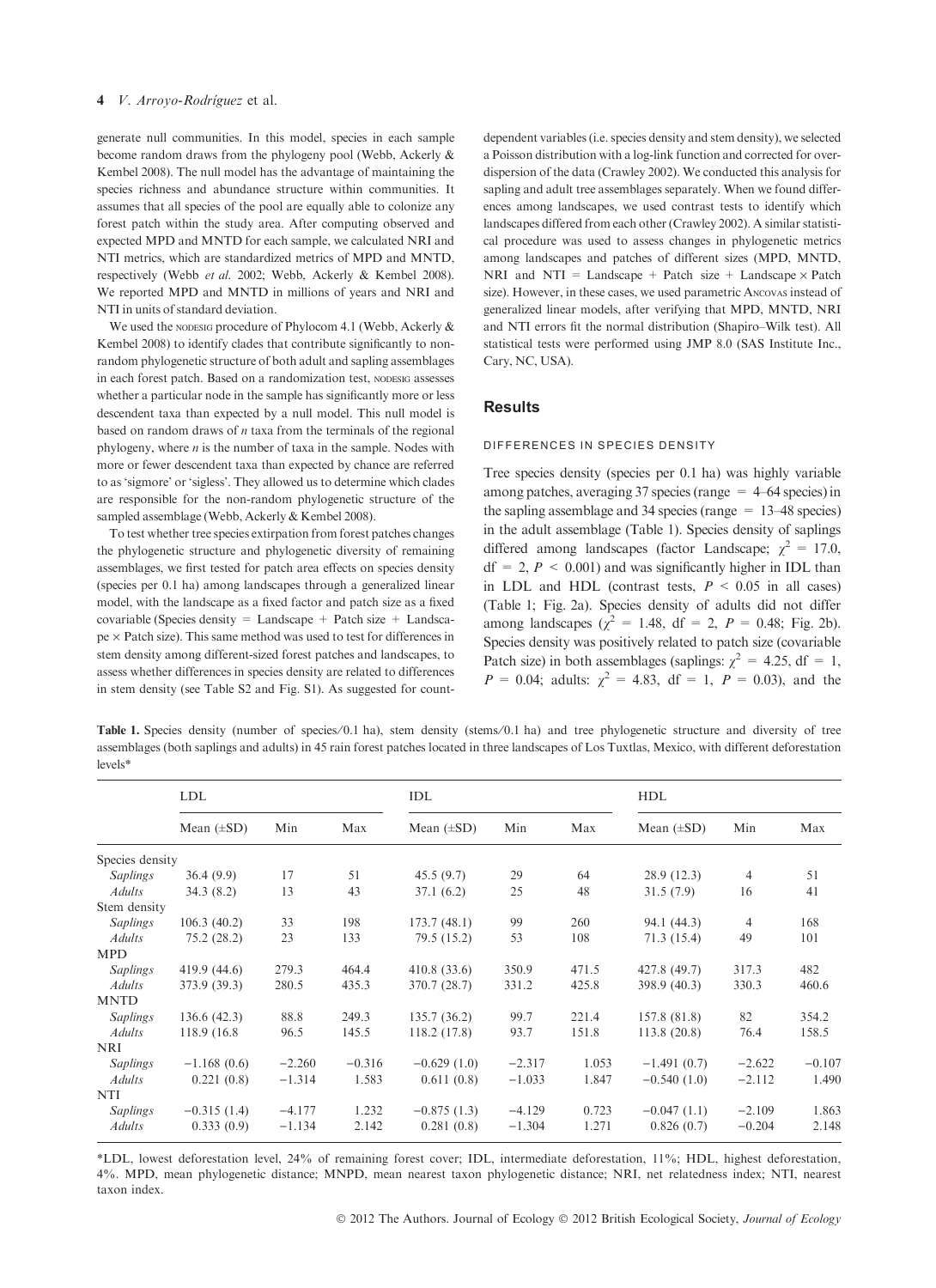

Fig. 2. Differences in tree species density among forest patches of different sizes and landscapes with different deforestation levels located in Los Tuxtlas, Mexico (LDL, lowest deforestation level; IDL, intermediate deforestation; HDL, highest deforestation). We indicate means (solid line), median (thin line), 25th and 75th percentiles (boundaries of boxes), and 10th and 90th percentiles (whiskers above and below box plots) for each landscape. Results are separately presented for sapling (a) and adult (b) tree assemblages. The landscapes that differed among each other are indicated with different letters (Tukey–Kramer HSD tests,  $P \le 0.05$ ). The between-species density and patch area relationships significantly differed among landscapes in the sapling assemblage (black line, HDL; light grey, IDL; dark grey, LDL), but not in the adult assemblage (the general linear relationship is indicated with a dotted line).

between-species density and patch area relationships (interacting factor, Landscape  $\times$  Patch size) significantly differed among landscapes in the sapling assemblage ( $\chi^2 = 22.8$ ,  $df = 2$ ,  $P < 0.001$ , but not in the adult assemblage  $(\chi^2 = 3.6, df = 2, P = 0.17)$ . In particular, we found a positive slope in HDL, but negative or neutral slopes in IDL and LDL, respectively (Fig. 2a). Although the stem density of sapling assemblages was significantly higher in IDL than in HDL and LDL (Tables 1 and S2), after controlling for differences in stem density (i.e. rarefaction protocol), LDL accumulated significantly more species than IDL and HDL (see Fig. S1). Thus, differences in species density of saplings among landscapes do not appear to be related to differences in stem densities.

## DIFFERENCES IN PHYLOGENETIC DIVERSITY AND **STRUCTURE**

Mean phylogenetic distance averaged 419.5 million years in the sapling assemblage and 381.2 million years in the adult

## Tree phylogenetic diversity in fragmented forests 5

assemblage, but a large variation was observed among forest patches and landscapes (Table 1, Fig. 3a,b). MNTD also varied greatly among sites (Table 1, Fig. 3c,d), averaging 143.4 million years in the sapling assemblage and 117.0 million years in the adult assemblage. Net relatedness index (NRI) averaged  $-1.1$  in the sapling assemblage and 0.1 in the adult assemblage. Finally, NTI averaged  $-0.4$  in the sapling assemblage and 0.5 in the adult assemblage (Table 1).

Overall, MPD, MNTD, NRI and NTI were not affected by patch size and landscape forest cover (Table 2; Fig. 4). Only NRI differed among landscapes (factor Landscape) when considering the sapling assemblage (Table 2), being significantly lower in IDL than in LDL and HDL (Fig. 4a). Nonetheless, the explanatory power of the whole model was too low  $(R^2)$  $adj = 0.11, P = 0.09$ .

Considering the adult assemblage, eight of the 45 forest patches (18%) showed significantly non-random phylogenetic structure with respect to the regional species pool: six were clumped and two were phylogenetically even. For these eight forest patches, which were distributed across the three landscapes, we detected 38 of 435 internal nodes that had more or less descendent taxa than expected by chance (see Table S3). Nodes involved a wide range of major clades of the angiosperm phylogeny, from magnoliids to monocots and eudicots, as well as many lower clades, such as families and genera (e.g. Annonaceae, Lauraceae, Moraceae, Croton, Inga, Ficus). No 'sigless' or 'sigmore' occurred in more than three of the eight plots (Table S3), indicating that differences in phylogenetic structure from plot to plot were caused by many unrelated taxa.

Considering the sapling assemblages, 13 forest patches were significantly more even than expected, relative to random assemblages drawn from the regional phylogeny. For those plots with non-random phylogenetic structure, 33 of 425 internal nodes presented fewer or more descendent taxa than expected by the null model (Table S3). Eudicots had fewer species in 11 of the 13 plots, while palms (Arecaceae), Monimiaceae and the major clade of magnoliids had more species in five, six and four plots, respectively. The other 28 nodes did not occur in more than three plots, suggesting that the differences among plots in the phylogenetic structure of sapling assemblages also relied on many distantly related taxa.

## **Discussion**

Our results show that in strongly deforested and fragmented rain forests, differences in tree species density among forest patches and landscapes result in few and very weak differences in the phylogenetic diversity and structure of remaining tree assemblages. This finding indicates that local extirpation of tree species in forest patches may occur randomly or uniformly (but not in a clustered manner) throughout the phylogenetic tree (Fig. 1b). Similarly, Santos et al. (2010) find that local extirpation of tree species in small (< 80 ha) forest patches does not affect significantly the phylogenetic structure and diversity of remaining tree assemblages in the severely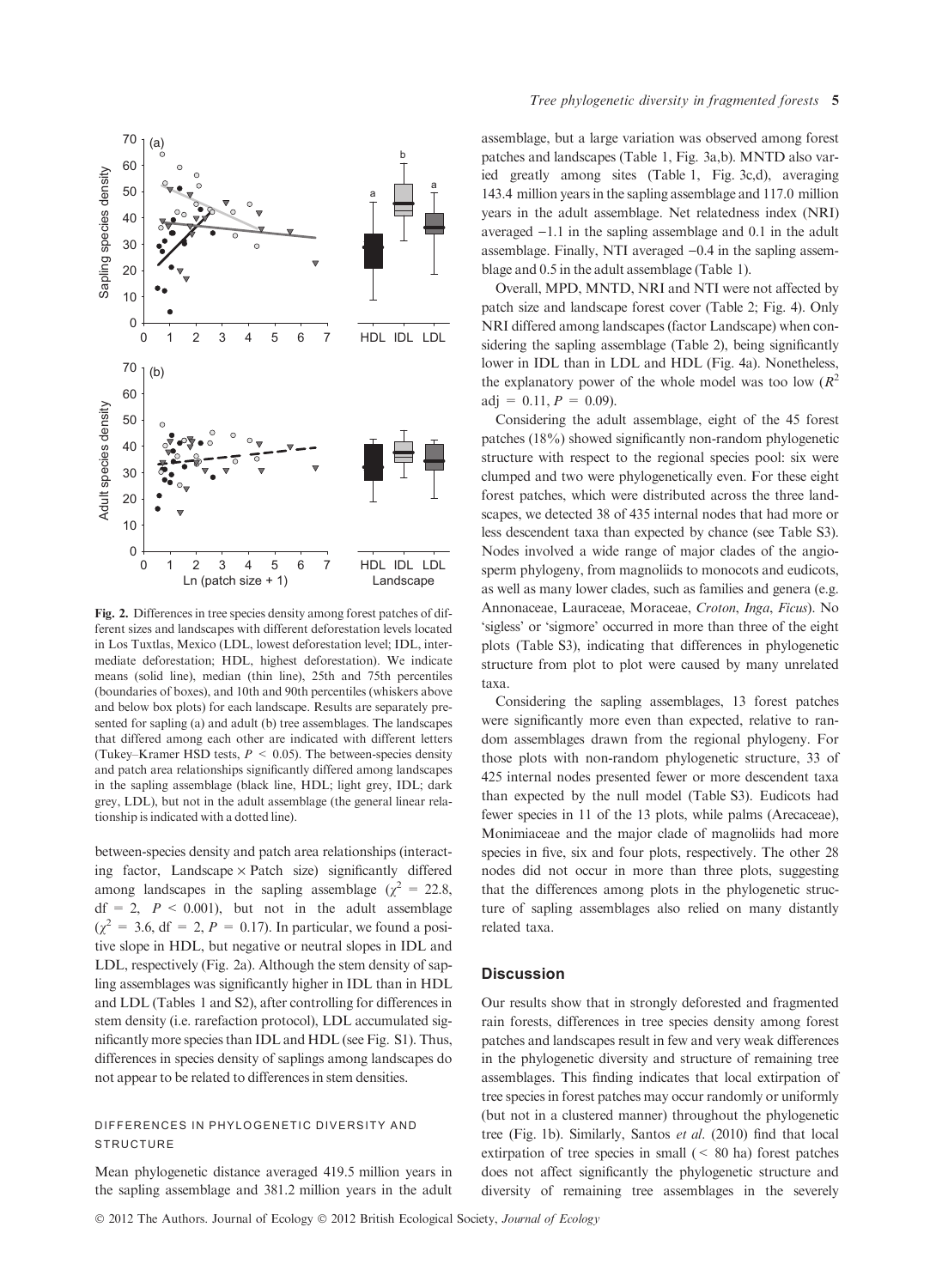

Fig. 3. Differences in mean phylogenetic distance (MPD) and mean nearest taxon phylogenetic distance (MNTD) among forest patches of different sizes and landscapes with different deforestation levels located in Los Tuxtlas, Mexico (LDL, lowest deforestation level; IDL, intermediate deforestation; HDL, highest deforestation). We indicate means (solid line), median (thin line), 25th and 75th percentiles (boundaries of boxes), and 10th and 90th percentiles (whiskers above and below box plots) for each landscape. Results are separately presented for sapling (a, c) and adult (b, d) tree assemblages.

Table 2. Effects of landscapes with different deforestation levels and patches of different sizes on tree phylogenetic diversity in Los Tuxtlas, Mexico

|                                                   | Whole model |                      | Analyses of Covariance |               |                               |  |  |
|---------------------------------------------------|-------------|----------------------|------------------------|---------------|-------------------------------|--|--|
| Phylogenetic metric                               | $R^2$ adj   | $\boldsymbol{F}$     | Landscape              | Patch size    | Landscape $\times$ Patch size |  |  |
| Mean phylogenetic distance (MPD)                  |             |                      |                        |               |                               |  |  |
| Sapling assemblage <sup>†</sup>                   | 0.04        | $1.35^{n.s.}$        | $1.95^{n.s.}$          | $0.96^{n.s.}$ | $2.36^{n.s.}$                 |  |  |
| Adult assemblage <sup><math>\ddagger</math></sup> | 0.05        | $1.47^{n.s.}$        | $0.58$ <sup>n.s.</sup> | $0.49^{n.s.}$ | $0.65^{n.s.}$                 |  |  |
| Mean nearest taxon phylogenetic distance (MNTD)   |             |                      |                        |               |                               |  |  |
| Sapling assemblage                                | 0.01        | $1.08^{\text{n.s.}}$ | $0.25^{n.s.}$          | $2.93^{n.s.}$ | $1.61^{n.s.}$                 |  |  |
| Adult assemblage                                  | $-0.09$     | $0.27^{n.s.}$        | $0.38^{n.s.}$          | $0.17^{n.s.}$ | $0.35^{n.s.}$                 |  |  |
| Net relatedness index (NRI)                       |             |                      |                        |               |                               |  |  |
| Sapling assemblage                                | 0.11        | $2.10^{n.s.}$        | $4.62*$                | $1.53^{n.s.}$ | $0.57^{n.s.}$                 |  |  |
| Adult assemblage                                  | 0.22        | $3.42*$              | $1.45^{n.s.}$          | $2.48^{n.s.}$ | $1.07^{n.s.}$                 |  |  |
| Nearest taxon index (NTI)                         |             |                      |                        |               |                               |  |  |
| Sapling assemblage                                | $-0.01$     | $0.96^{n.s.}$        | $1.53^{n.s.}$          | $0.96^{n.s.}$ | $0.11^{n.s.}$                 |  |  |
| Adult assemblage                                  | $-0.00$     | $0.99^{n.s.}$        | $0.63^{n.s.}$          | $0.14^{n.s.}$ | $0.22^{n.s.}$                 |  |  |

We indicate F values and the significance level (n.s.  $P > 0.05$ ;  $*P < 0.05$ ).

†Trees with dbh ranging from 2.5 to 10 cm.

‡Trees with dbh > 10 cm.

fragmented Brazilian Atlantic rain forest. Thus, although some life history traits in Neotropical (Chazdon et al. 2003) and temperate (Willis et al. 2010) plants are phylogenetically conserved, the traits that confer vulnerability to tropical tree species in fragmented landscapes (e.g. seed size, shade tolerance, regeneration niche, pollination and sexual systems; Laurance et al. 2006; Santos et al. 2008; Lopes et al. 2009) seem to be phylogenetically convergent. Consistent with this hypothesis, Girão et al. (2007) and Lopes et al. (2009) show that in the Brazilian Atlantic rain forest, most tree reproductive traits are not phylogenetically conserved. For instance, the species pollinated by vertebrates belong to 5 families, 4 orders and 4 superordinal clades, and the species pollinated by small insects belong to 19 families, 13 orders and 8 superordinal clades. Sim-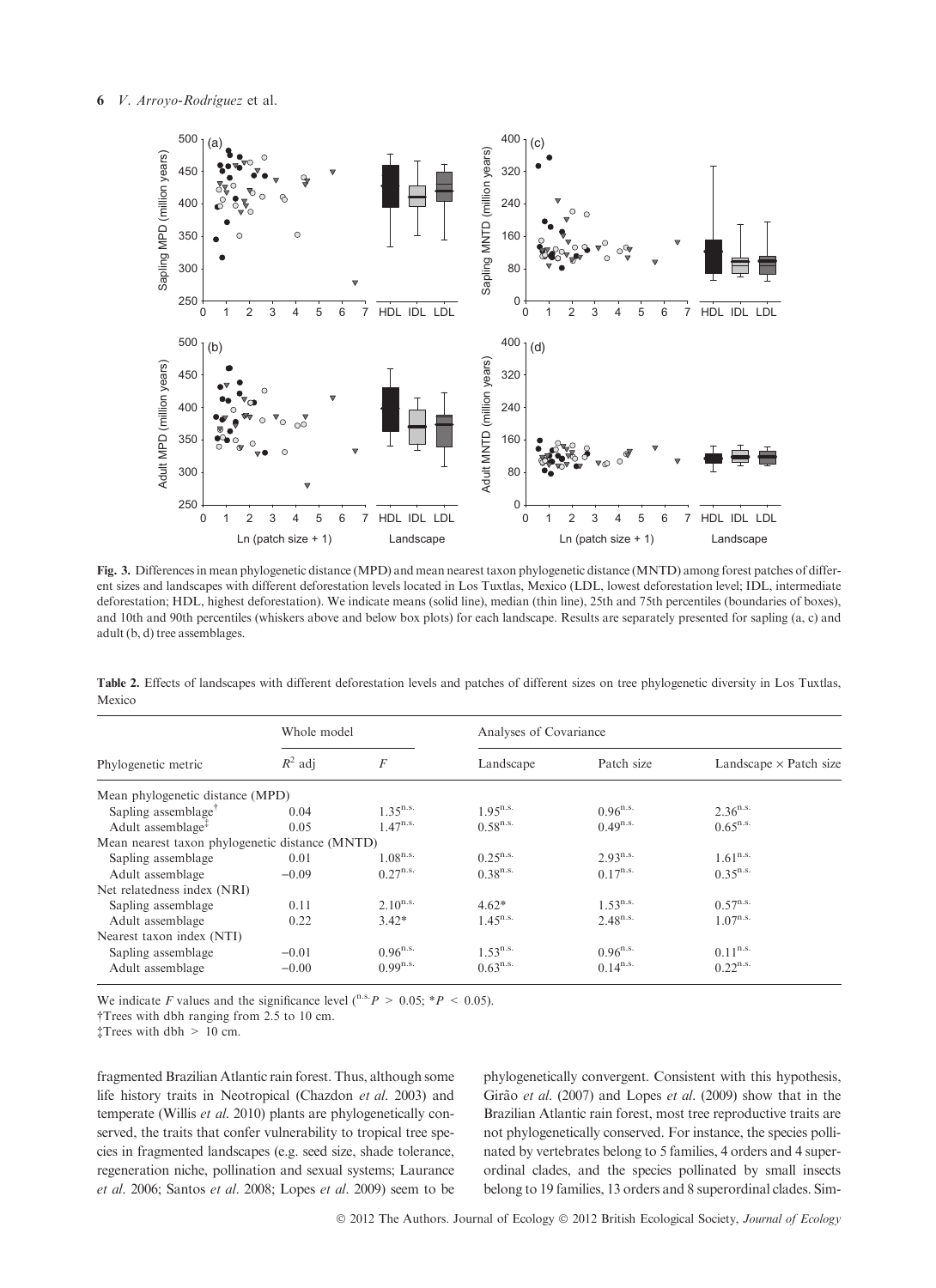

Fig. 4. Differences in net relatedness index (NRI) and nearest taxon index (NTI) among forest patches of different sizes and landscapes with different deforestation levels located in Los Tuxtlas, Mexico (LDL, lowest deforestation level; IDL, intermediate deforestation; HDL, highest deforestation). We indicate means (solid line), median (thin line), 25th and 75th percentiles (boundaries of boxes), and 10th and 90th percentiles (whiskers above and below box plots) for each landscape. Results are separately presented for sapling (a, c) and adult (b, d) tree assemblages. The landscapes that differed among each other are indicated with different letters (Tukey–Kramer HSD tests,  $P < 0.05$ ).

ilarly, Santos et al. (2010) demonstrate that tree phylogenetic diversity and structure are not correlated with the proportion of species within different tree functional groups (i.e. shade-tolerant, large-seeded and emergent tree species). Nevertheless, the phylogenetic distribution of these traits remains to be properly described, and further studies are necessary to accurately assess the phylogenetic conservatism of the traits that confer vulnerability to extinction in fragmented forests.

Despite the fact that species density increased with patch size, particularly in the landscape with the highest deforestation level (HDL), MPD and MNTD were not related to patch size in any landscape. Given that lightdemanding pioneer tree species can become dominant in either young (< 50 year old) or ageing small forest patches (e.g. Laurance et al. 2006; Santos et al. 2008; Tabarelli et al. 2010), and species richness and abundance of large-seeded zoochorous tree species may be lower in forest patches and along forest edges (Melo, Dirzo & Tabarelli 2006; Melo et al. 2010), the probability of sampling two conspecific individuals could increase with decreasing patch size, resulting in a positive relationship between MPD and patch size. The lack of such a relationship in our data set could be explained by the fact that in our study sites the proportion of animal-dispersed species is independent of both patch size and the remaining forest cover in the landscape (Arroyo-Rodríguez et al. 2009a). Also, pioneer tree species do not proliferate in Los Tuxtlas as they do in the Central Amazonia and the Brazilian Atlantic forest (Arroyo-Rodríguez et al. 2009a). Apparently, as has been found for other tropical landscapes of The Mexican Transition Zone (Rös, Escobar & Halffter 2011), the complex biogeographical history of Los Tuxtlas associated with elevated volcanic activity, hurricanes and proximity to the temperate region resulted in a regional species pool that is more tolerant to the environmental changes in forest patches than those of South American tropical rain forests, where disturbance has been less frequent and intense (see Corlett & Primack 2006 for more details on cross-continental differences of tropical forests).

The negative relationship between species density and MNTD in the adult assemblage is not surprising, because as more species are excluded from the local assemblage, the remaining species will be more distantly related to at least one of the already-sampled species (see Vamosi et al. 2009). The lack of such a relationship in the sapling assemblage may be related to the fact that, in contrast to the sapling assemblage, the adult assemblage is less dynamic in ecological and phylogenetic terms (Letcher 2010). However, in hyperdynamic regenerating assemblages, in which many processes can affect the establishment, growth and survival of plant species (see Chazdon 2008; Letcher 2010), MNTD may vary with species density in a less predictable fashion. This complexity in processes affecting the organization of sapling assemblages may explain why we failed to detect the negative relationship we observed for the adult assemblages. Nonetheless, regardless of the assemblage considered, the differences in MNTD across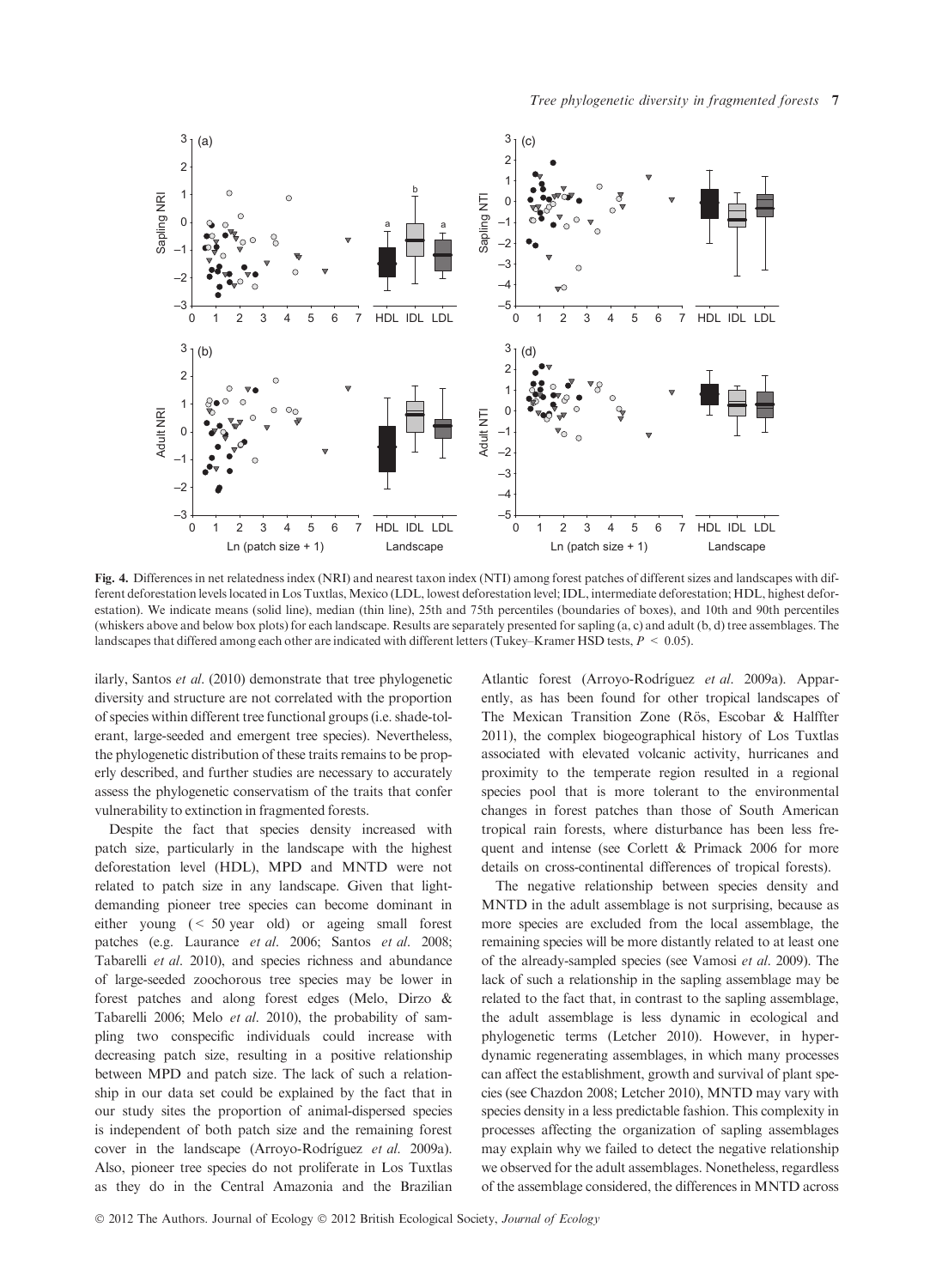landscapes were very weak, indicating a regional maintenance in phylogenetic distance between pairs of co-occurring saplings or adults belonging to different taxa.

The phylogenetic structure of sapling and adult assemblages also differed slightly across landscapes.When it differed significantly, as in the NRI of adult assemblages, there was an increase in the overall level of phylogenetic evenness in smaller forest patches, indicating that forest fragmentation is filtering out individuals and species within various clades but not entire lineages (see Fig. 1b). This finding is supported by the fact that many unrelated taxa significantly contribute to the non-random phylogenetic structure of adult and sapling assemblages (Table S3). Thus, in contrast with other studies demonstrating that phylogenetic conservatism of some functional traits can cause phylogenetic clustering along environmental gradients in temperate forests (e.g. Cavender-Bares, Keen & Miles 2006; Willis *et al.* 2010), these findings also suggest low phylogenetic conservatism of the traits that underlie susceptibility to forest fragmentation in the tropics.

#### IMPLICATIONS FOR CONSERVATION

As rain forests are increasingly deforested and fragmented worldwide, tropical landscapes are increasingly dominated by very small forest patches and edge-affected habitats. This situation has fuelled a crucial debate about the prospect of biodiversity and ecosystem services in human-modified landscapes (Lindenmayer et al. 2008; Gardner et al. 2009; Isbell et al. 2011). Our results suggest that there is a low phylogenetic conservatism of traits associated with high vulnerability to forest fragmentation and have two basic conservation implications. First, although habitat fragmentation may impose important ecological barriers that negatively impact some tree functional groups (e.g. Laurance et al. 2006; Santos et al. 2008; Lopes et al. 2009), this ecological filtering does not result in dramatic differences in phylogenetic diversity or structure, at least within a certain range of species loss. Thus, in strongly deforested and fragmented landscapes, such as the Los Tuxtlas region, where only 10% of the original forest cover remains across the entire Biosphere Reserve (Dirzo  $\&$  García 1992), it is critical to conserve as many rain forest patches as possible, because both large and small patches conserve most of the regional tree evolutionary history. This perspective clearly contrasts with that offered by those approaches based on species richness, from which human-modified landscapes tend to exhibit limited conservation value due to drastic reductions on the number of tree species from local (Santos et al. 2008) to regional levels (Lôbo et al. 2011).

Second, maintaining the phylogenetic diversity and structure of tree assemblages in fragmented rain forests may be critical for ecosystem function (reviewed by Cavender-Bares et al. 2009). For example, phylogenetic diversity predicts community productivity better than species richness (Cadotte, Cardinale & Oakley 2008) or functional group diversity (Cadotte et al. 2009). Furthermore, high phylogenetic diversity can promote ecosystem stability (M. W. Cadotte, R. Dinnage & D. Tilman, unpublished work) by ensuring that sufficient ecological strategies are represented in an assemblage to ensure persistence of the ecosystem in the face of changing conditions (Cavender-Bares et al. 2009). In this sense, the fact that local species extirpation resulted in few and very weak differences in the phylogenetic diversity and structure of tree assemblages is a hopeful finding for the future of fragmented tropical rain forests, as it suggests that ecosystem functioning may be maintained despite the disappearance of some tree species. However, a major focus of future studies should be the identification of threshold values for species loss under which the phylogenetic diversity and structure can be drastically altered, potentially compromising the ecosystem functioning of fragmented landscapes, as well as the evolution of tropical floras and associated plant consumers in these emerging and already dominant environments. This approach, in addition to disentangling the relationships between phylogenetic diversity and functional diversity of tropical tree assemblages, will have practical value for conservation planning and strategies.

#### Acknowledgements

We thank B. Gómez-Chagala and R. Mateo-Gutierrez and family for their invaluable help, and G. Zots, E. Newton, L. Sandhu and two anonymous referees for stimulating suggestions on the manuscript. M. Peredo-Nava (XAL herbarium) and G. Castillo-Campos helped with taxonomy and the identification of specimens. This study was funded by the Departamento de Biodiversidad y Ecología Animal (Instituto de Ecología A.C.). The Centro de Investigaciones en Ecosistemas of the Universidad Nacional Autónoma de México provided logistical support. V.A.R. thanks S. Mandujano for his advice and help. B.A.S. and M.T. thank the Conselho Nacional de Desenvolvimento Científico e Tecnológico (CNPq, Brazil) for a posdoctoral fellowship and research grant, respectively. J.C.B. acknowledges a Fulbright-Comexus grant to conduct sabbatical research in Mexico.

## **References**

- Angiosperm Phylogeny Group, APG (2009) An update of the Angiosperm Phylogeny Group classification for the orders and families of flowering plants: APG III. Botanical Journal of the Linnean Society, 161, 105–121.
- Arroyo-Rodríguez, V. & Toledo-Aceves, T. (2009) Impact of landscape spatial pattern on liana communities at Los Tuxtlas, Mexico. Applied Vegetation Science, 12, 340–349.
- Arroyo-Rodríguez, V., Aguirre, A., Benítez-Malvido, J. & Mandujano, S. (2007) Impact of rain forest fragmentation on a structurally important palm species: Astrocaryum mexicanum Liebm. at Los Tuxtlas, Mexico. Biological Conservation, 138, 198–206.
- Arroyo-Rodríguez, V., Pineda, E., Escobar, F. & Benítez-Malvido, J. (2009a) Value of small patches in the conservation of plant-species diversity in highly fragmented rain forest. Conservation Biology, 23, 729–739.
- Arroyo-Rodríguez, V., Dunn, J., Mandujano, S. & Benítez-Malvido, J. (2009b) Angiosperms, Los Tuxtlas Biosphere Reserve, Veracruz, Mexico. Check List, 5, 787–799.
- Cadotte, M.W., Cardinale, B.J. & Oakley, T.H. (2008) Evolutionary history and the effect of biodiversity on plant productivity. Proccedings of the National Academy of Sciences, USA, 105, 17012–17017.
- Cadotte, M.W., Cavender-Bares, J., Tilman, D. & Oakley, T.H. (2009) Using phylogenetic, functional and trait diversity to understand patterns of plant community productivity. PLoS ONE, 4, e5695.
- Cadotte, M.W., Davies, T.J., Regetz, J., Kembel, S.W., Cleland, E. & Oakley, T.H. (2010) Phylogenetic diversity metrics for ecological communities: integrating species richness, abundance and evolutionary history. Ecology Letters, 13, 96–105.
- Castillo-Campos, G. & Laborde, J. (2004) La Vegetación. Los Tuxtlas. El Paisaje de la Sierra (eds S. Guevara, J. Laborde & G. Sánchez-Ríos), pp. 231-265. Instituto de Ecología, A. C. & European Union, Xalapa, Mexico.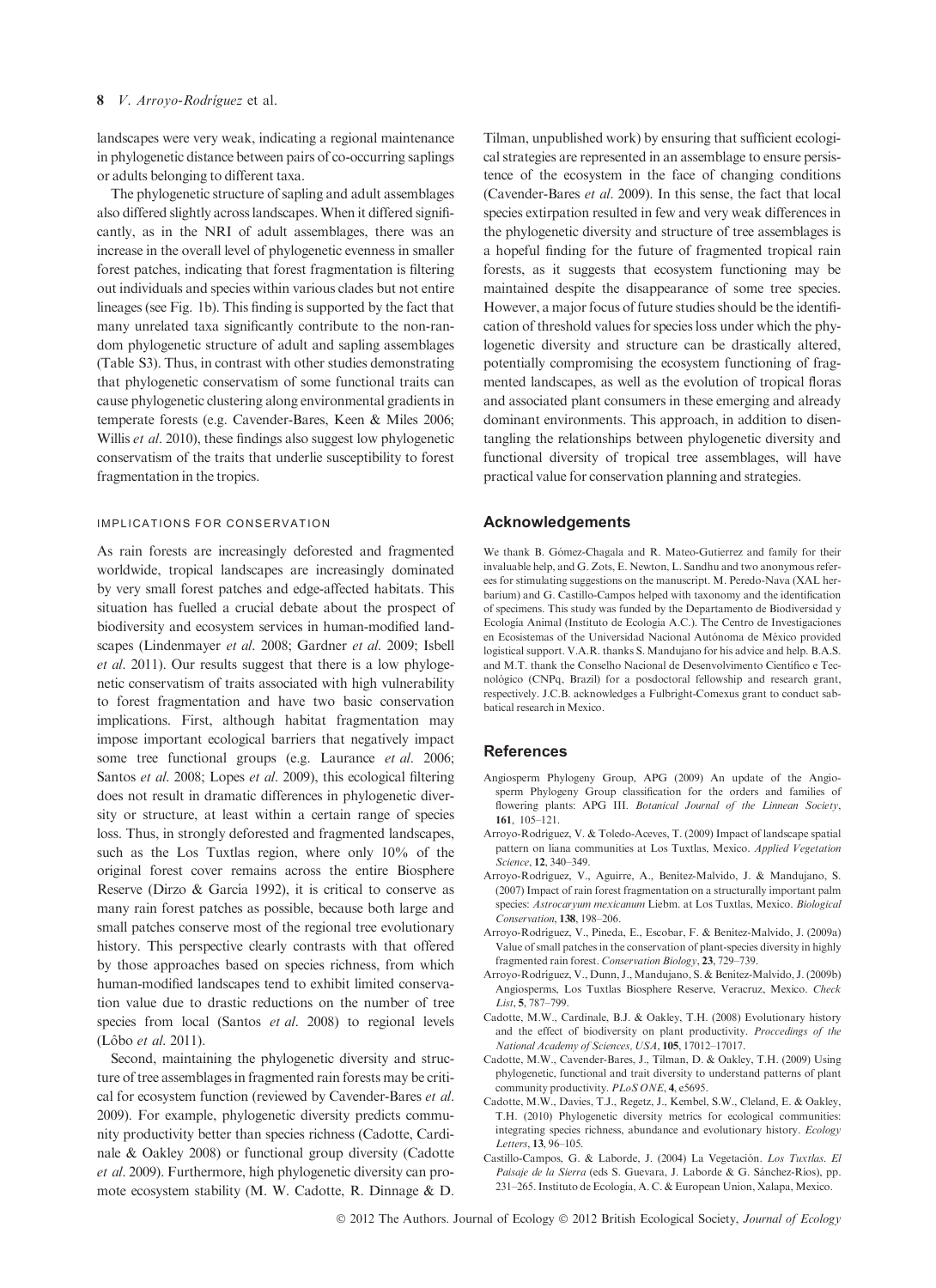- Cavender-Bares, J., Keen, A. & Miles, B. (2006) Phylogenetic structure of Floridian plant communities depends on taxonomic and spatial scale. Ecology, 87, S109–S122.
- Cavender-Bares, J., Ackerly, D.D., Baum, D.A. & Bazzaz, F.A. (2004) Phylogenetic overdispersion in Floridian oak communities. American Naturalist, 163, 823–843.
- Cavender-Bares, J., Kozak, K.H., Fine, P.V.A. & Kembel, S.W. (2009) The merging of community ecology and phylogenetic biology. Ecology Letters, 12, 693–715.
- Chazdon, R.L. (2008) Chance and determinism in tropical forest succession. Tropical Forest Community Ecology (eds W.P. Carson & S.A. Schnitzer), pp. 384–408. Blackwell Scientific, Oxford, UK.
- Chazdon, R.L., Careaga, S., Webb, C. & Vargas, O. (2003) Community and phylogenetic structure of reproductive traits of woody species in wet tropical forests. Ecological Monographs, 73, 331–348.
- Corlett, R.T. & Primack, R.B. (2006) Tropical rain forests: why cross-continental comparisons are needed. Trends in Ecology and Evolution, 21, 104–110.
- Crawley, M. (2002) Statistical Computing: An Introduction to Data Analysis Using S-Plus. John Wiley & Sons, Chichester, UK.
- Dirzo, R. & García, M.C. (1992) Rates of deforestation in Los Tuxtlas, a Neotropical area in Veracruz, Mexico. Conservation Biology, 6, 84–90.
- Ewers, R.M. & Didham, R.K. (2006) Confounding factors in the detection of species responses to habitat fragmentation. Biological Reviews, 81, 117–142.
- Fahrig, L. (2003) Effects of habitat fragmentation on biodiversity. Annual Review of Ecology, Evolution and Systematic, 34, 487–515.
- Fahrig, L., Baudry, J., Brotons, L., Burel, F.G., Crist, T.O., Fuller, R.J. et al. (2010) Functional landscape heterogeneity and animal biodiversity in agricultural landscapes. Ecology Letters, 14, 101–112.
- FAO (2011) State of the World's Forests 2011. Food and Agriculture Organization of the United Nations, Roma.
- Fine, P.V.A. & Kembel, S.W. (2011) Phylogenetic community structure and phylogenetic turnover across space and edaphic gradients in western Amazonian tree communities. Ecography, 34, 552–565.
- Gardner, T.A., Barlow, J., Chazdon, R., Ewers, R.M., Harvey, C.A., Peres, C.A. et al. (2009) Prospects for tropical forest biodiversity in a human-modified world. Ecology Letters, 12, 561–582.
- Gentry, A.H. (1982) Patterns of Neotropical plant species diversity. Evolutionary Biology,  $15$ ,  $1-85$ .
- Gibbs, H.K., Ruesch, A.S., Achard, F., Clayton, M.K., Holmgren, P., Ramankutty, N. et al. (2010) Tropical forests were the primary sources of new agricultural land in the 1980s and 1990s. Proccedings of the National Academy of Sciences, USA, 107, 16732–16737.
- Girão, L.C., Lopes, A.V., Tabarelli, M. & Bruna, E.M. (2007) Changes in tree reproductive traits reduce functional diversity in a fragmented Atlantic forest landscape. PLoS ONE, 2, e908.
- González-Di Pierro, A., Benítez-Malvido, J., Mendez, M., Zermeño, I., Arroyo-Rodríguez, V., Stoner, K.E. et al. (2011) Effects of the physical environment and primate gut passage on the early establishment of an oldgrowth forest tree species (Ampelocera hottlei) in fragmented tropical rain forest. Biotropica, 43, 459–466.
- Haila, Y. (2002) A conceptual genealogy of fragmentation research: from island biogeography to landscape ecology. Ecological Application, 12, 321– 334.
- Hill, J.L. & Curran, P.J. (2005) Fragment shape and tree species composition in tropical forests: a landscape level investigation. African Journal of Ecology, 43, 35–43.
- Isbell, F., Calcagno, V., Hector, A., Connolly, J., Harpole, W.S., Reich, P.B. et al. (2011) High plant diversity is needed to maintain ecosystem services. Nature, 477, 199–203.
- Laurance, W.F., Lovejoy, T.E., Vasconcelos, H.L., Bruna, E.M., Didham, R.K., Stouffer, P.C. et al. (2002) Ecosystem decay of Amazonian forest fragments: a 22-year investigation. Conservation Biology, 16, 605–618.
- Laurance, W.F., Nascimento, H.E.M., Laurance, S.G., Andrade, A., Ribeiro, J.E.L.S., Giraldo, J.P. et al. (2006) Rapid decay of tree-community composition in Amazonian forest fragments. Proccedings of the National Academy of Sciences, USA, 103, 19010–19014.
- Laurance, W.F., Camargo, J.L.C., Luizão, R.C.C., Laurance, S.G., Pimm, S.L., Bruna, E.M. et al. (2011) The fate of Amazonian forest fragments: a 32-year investigation. Biological Conservation, 144, 56–67.
- Letcher, S.G. (2010) Phylogenetic structure of angiosperm communities during tropical forest succession. Proccedings of the Royal Society of London, B, 277, 97–104.
- Lindenmayer, D., Hobbs, R.J., Montague-Drake, R., Alexandra, J., Bennett, A., Burgman, M. et al. (2008) A checklist for ecological management of landscapes for conservation. Ecology Letters, 11, 78–91.
- Lôbo, D., Leão, T., Melo, F.P.L., Santos, A.M.M. & Tabarelli, M. (2011) Forest fragmentation drives Atlantic Forest of northeastern Brazil to biotic homogenization. Diversity and Distribution, 17, 287–296.
- Lopes, A.V., Girão, L.C., Santos, B.A., Peres, C.A. & Tabarelli, M. (2009) Long-term erosion of tree reproductive trait diversity in edge-dominated Atlantic forest fragments. Biological Conservation, 142, 1154–1165.
- May, R.M. (1990) Taxonomy as destiny. Nature, 347, 129–130.
- Melo, F.P.L., Dirzo, R. & Tabarelli, M. (2006) Biased seed rain in forest edges: evidence from the Brazilian Atlantic forest. Biological Conservation, 132, 50– 60.
- Melo, F.P.L., Martínez-Salas, E., Benítez-Malvido, J. & Ceballos, G. (2010) Forest fragmentation reduces recruitment of large-seeded tree species in a semi-deciduous tropical forest of southern Mexico. Journal of Tropical Ecology, 26, 35–43.
- Pardini, R., Bueno, A.A., Gardner, T.A., Prado, P.I. & Metzger, J.P. (2010) Beyond the fragmentation threshold hypothesis: regime shifts in biodiversity across fragmented landscapes. PLoS ONE, 5, e13666.
- Pavoine, S., Ollier, S. & Dufour, A.B. (2005) Is the originality of a species measurable? Ecology Letters, 8, 579-586.
- Peres, C.A. & van Roosmalen, M.G.M. (2002) Primate frugivory in two species-rich Neotropical forests: implications for the demography of largeseeded plants in overhunted areas. Seed Dispersal and Frugivory: Ecology, Evolution and Conservation (eds D.J. Levey, W.R. Silva & M. Galetti), pp. 407–421. CABI Publishing, Wallingford, U.K.
- Purvis, A. & Hector, A. (2000) Getting the measure of biodiversity. Nature, 405, 212–219.
- Rös, M., Escobar, F. & Halffter, G. (2011) How dung beetles respond to a human-modified variegated landscape in Mexican cloud forest: a study of biodiversity integrating ecological and biogeographical perspectives. Diversity and Distribution (early view, doi: 10.1111/j.1472-4642.2011.00834.x).
- Rosenzweig, M.L. (1995) Species Diversity in Space and Time. Cambridge University Press, Cambridge, UK.
- Rzedowski, J. (1978) Vegetación de México. Limusa, Mexico City.
- Sala, O.E., Chapin, F.S., Armesto, J.J., Berlow, E., Bloomfield, J., Dirzo, R. et al. (2000) Global Biodiversity Scenarios for the Year 2100. Science, 287, 1770–1774.
- Santos, B.A., Peres, C.A., Oliveira, M.A., Grillo, A., Alves-Costa, C.P. & Tabarelli, M. (2008) Drastic erosion in functional attributes of tree assemblages in Atlantic forest fragments of northeastern Brazil. Biological Conservation, 141, 249–260.
- Santos, B.A., Arroyo-Rodríguez, V., Moreno, C. & Tabarelli, M. (2010) Edgerelated loss of tree phylogenetic diversity in the severely fragmented Brazilian Atlantic forest. PLoS ONE, 5, e12625.
- Silva, J.M.C. & Tabarelli, M. (2000) Tree species impoverishment and the future flora of the Atlantic Forest of northeast Brazil. Nature, 404, 72–74.
- Stevenson, P.R., Pineda, M. & Samper, T. (2005) Influence of seed size on dispersal patterns of woolly monkeys (Lagothrix lagothricha) at Tinigua Park, Colombia. Oikos, 110, 435–440.
- Stoner, K.E., Riba-Hernandez, P., Vulinec, K. & Lambert, J.E. (2007) The role of mammals in creating and modifying seed shadows in tropical forests and some possible consequences of their elimination. Biotropica, 39, 316–327.
- Tabarelli, M., Aguiar, A.V., Girão, L.C., Peres, C.A. & Lopes, A.V. (2010) Effects of pioneer tree species hyperabundance on forest fragments in northeastern Brazil. Conservation Biology, 24, 1654–1663.
- Vamosi, S.M., Heard, S.B., Vamosi, J.C. & Webb, C.O. (2009) Emerging patterns in the comparative analysis of phylogenetic community structure. Molecular Ecology, 18, 572–592.
- Webb, C.O., Ackerly, D.D. & Kembel, S.W. (2008) Phylocom: software for the analysis of phylogenetic community structure and character evolution. Bioinformatics, 24, 2098–2100.
- Webb, C.O., Ackerly, D.B., McPeek, M.A. & Donoghue, M.J. (2002) Phylogenies and community ecology. Annual Reviews of Ecology and Systematic, 33, 475–505.
- Wikström, N., Savolainen, V. & Chase, M.W. (2001) Evolution of angiosperms: calibrating the family tree. Proccedings of the Royal Society of London, B, 268, 2211–2220.
- Willis, C.G., Cavender-Bares, J., Halina, M., Lehman, C., Reich, P.B., Keen, A. et al. (2010) Phylogenetic community structure in Minnesota oak savanna is influenced by spatial extent and environmental variation. Ecography, 33, 565–577.

Received 17 October 2011; accepted 14 December 2011 Handling Editor: Gerhard Zotz